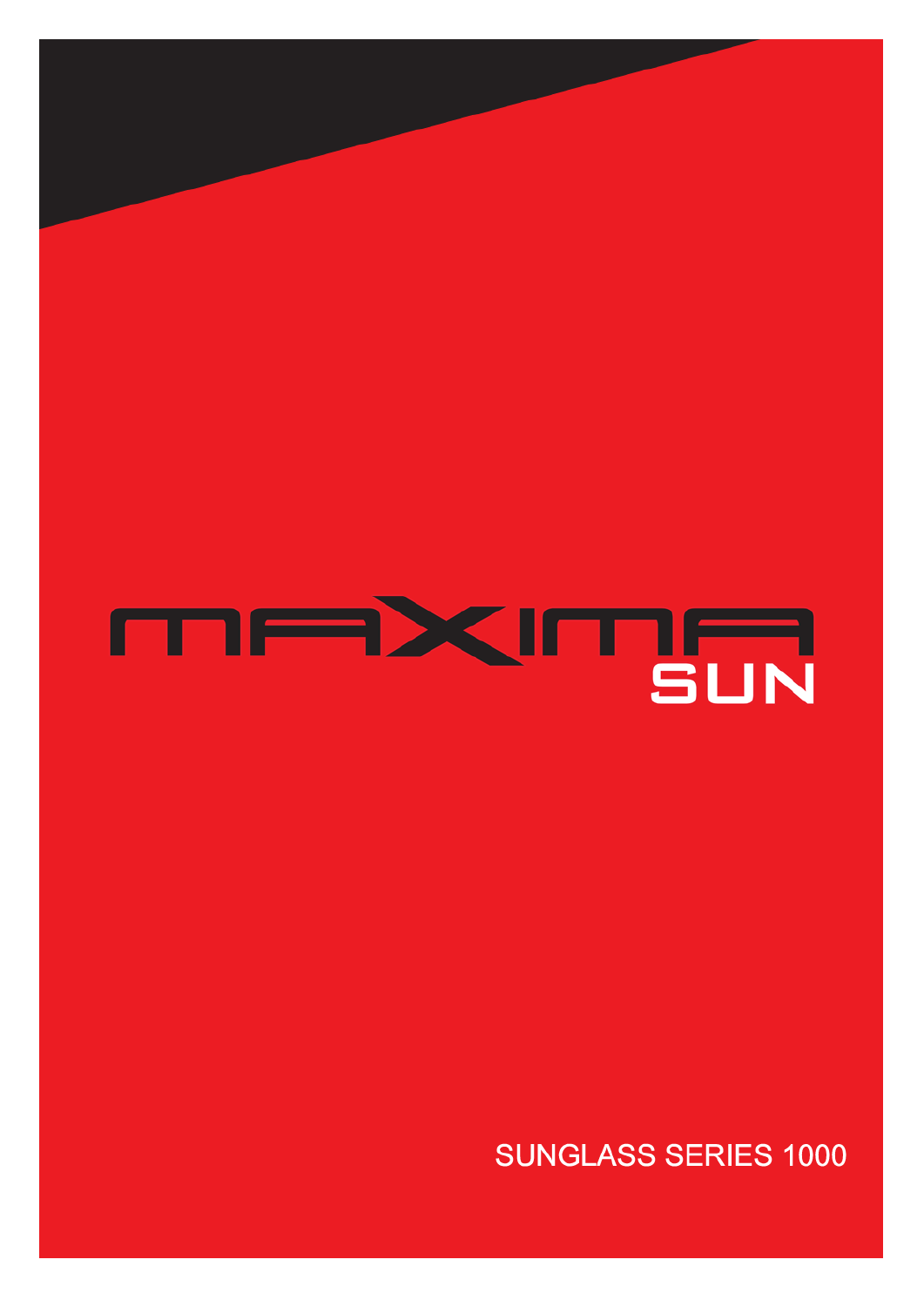

Sunglasses Series 1000



**Color:** Black

## **Color:** Blue



**Color:** Pink

**Color:** Black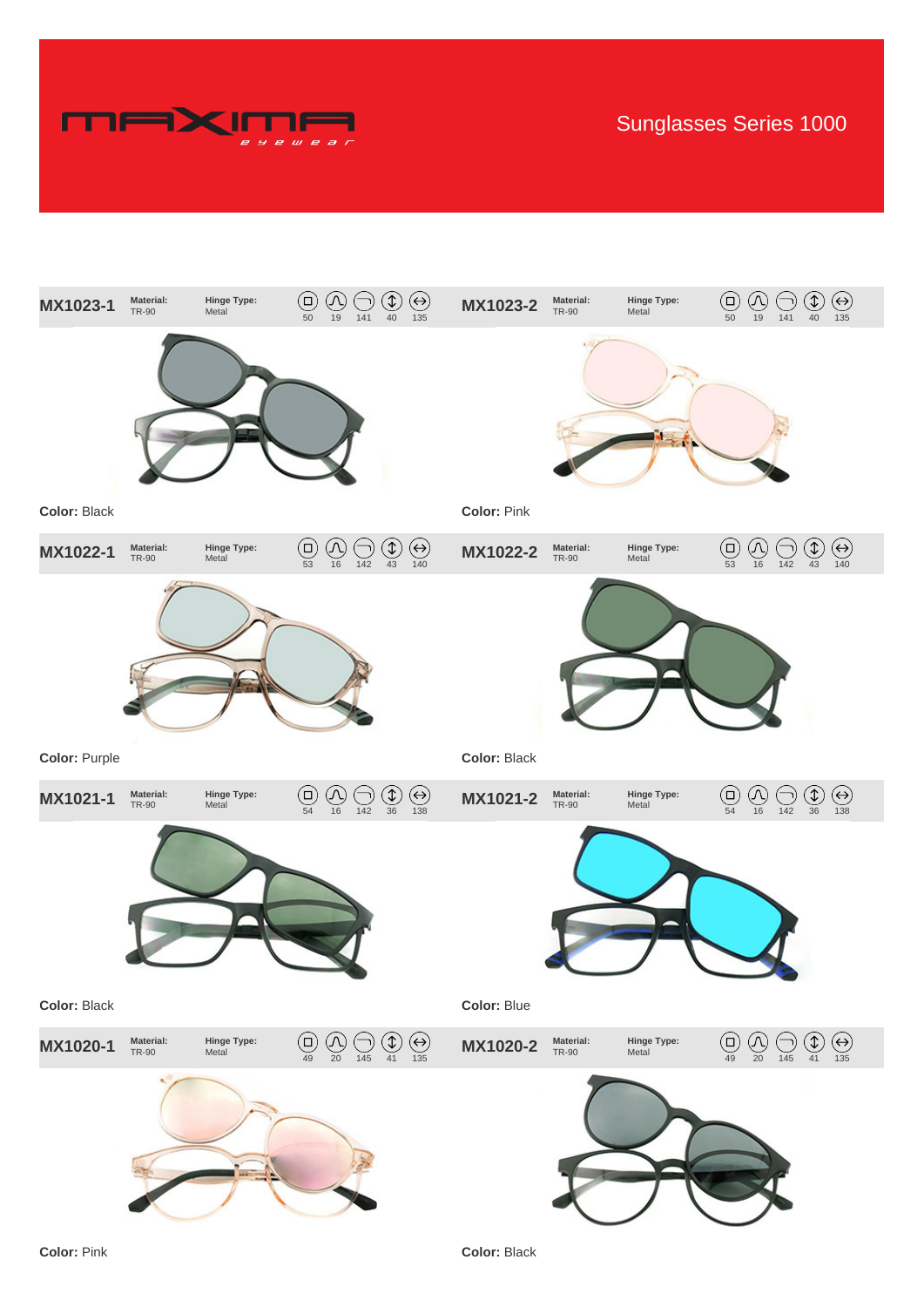

**Color:** Black

## **Color:** Blue



**Color:** Black

**Color:** Blue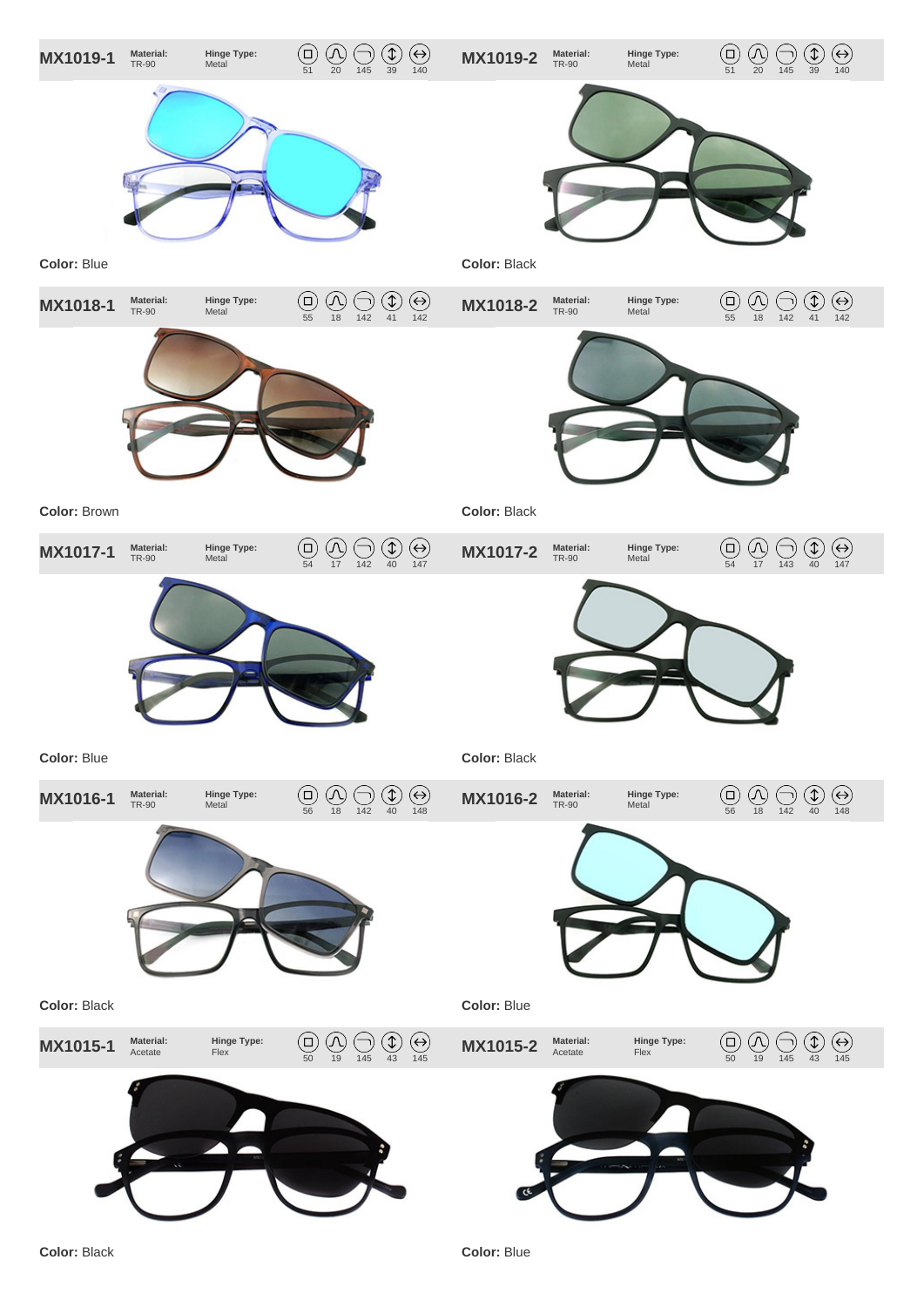

**MX1005-1 Material:**  $(\mathcal{V})$ **MX1005-2 Material: Hinge Type: Hinge Type:** Acetate Acetate Metal 59 16 135 51 145 Metal 59 16 135 51 145





**Color:** Brown

**Color:** Purple

**Color:** Black

**Color:** Brown